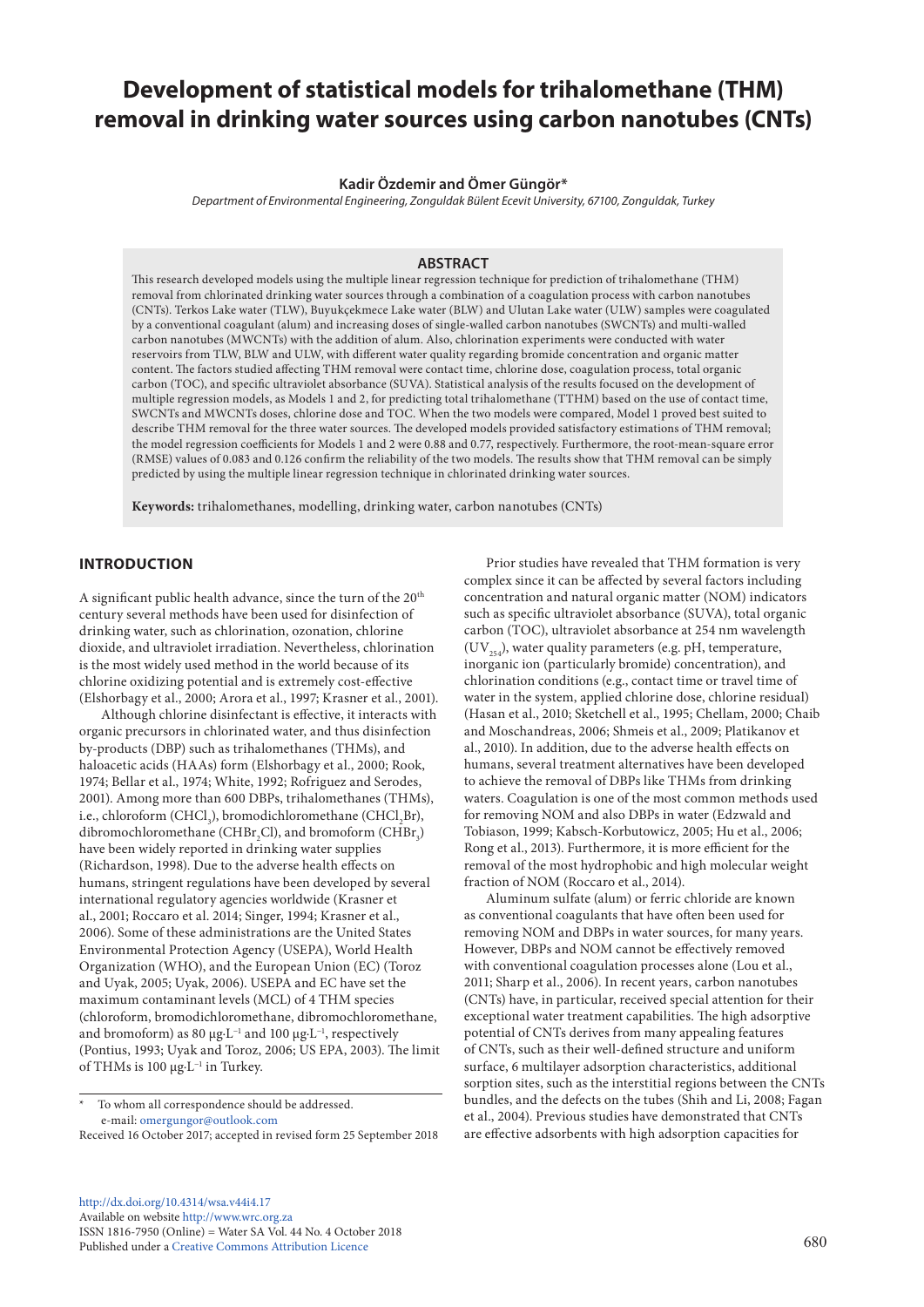heavy metals (Li et al., 2005; Lu and Chiu, 2006; Wang et al., 2005), phenols (Chen et al., 2008; Lin and Xing, 2008; Yang et al., 2008), and other organic chemicals (Lu et al., 2005; Yang et al., 2006; Yoon et al., 2012). For example, Li et al. (2003) showed that CNTs are good fluoride adsorbents with superior capability to activated carbon. Lu et al. (2005) demonstrated that both NaClO-oxidized single-walled CNTs (SWCNTs) and multiwalled CNTs (MWCNTs) are effective Zn<sup>2+</sup> sorbents. Chen et al. (2008) investigated the adsorption of chlorophenols on pristine and functionalized SWCNTs (hydroxylated SWCNTs and carboxylated SWCNTs).

Although many studies have been carried on CNTs and their adsorption properties, few have been conducted on the removal of NOM and chlorinated compounds like THMs from the water environment by using a combination of coagulation with CNTs. Yoon et al. (2012) investigated the removal of NOM from a variety of potential drinking water sources through a combination of coagulation and adsorption with carbon nanomaterials, and the results revealed that combined coagulation–adsorption treatment using carbon nanomaterials can be effective in removing NOM from various water sources. Similarly, Ozdemir (2016) has shown that coagulation processes using carbon nanomaterials can be effective in the removal of THMs from various types of chlorinated source waters.

The prediction of THM levels in drinking water sources under different water quality and treatment conditions is essential in order to exercise quality control and ensure compliance with regulatory guidelines/standards. In the literature, many mathematical models have been proposed for the description of the mechanisms of THM formation and kinetics (Elshorbagy et al., 2000; Abdullah et al., 2003; Sadiq and Rodriquez, 2004; Chowdhury et al., 2009; Ma and Lu, 2012).

Empirical and kinetic THM formation models were quantified as a power function of various quality parameters and obtained by linear and non-linear multi-regression analysis (Sadiq and Rodriguez, 2004; Solarik et al., 2000; Mishra et al., 2016). Furthermore, these models can be used to determine the effect of important parameters, including chlorine dose and residual, contact time, coagulant dose, TOC and pH, on THM formation. For example, Amy et al. (1987) performed a study of 9 different raw water samples throughout the USA, representing a diverse array of characteristics, to obtain a relationship between THM formation and water quality parameters, and developed two types of mathematical models as linear and non-linear. As a result, they determined that the product of dissolved UV absorption (DUV), and nonpurgeable organic carbon (NPOC) was the best surrogate parameter for predicting THM formation.

Thanks to the non-linear statistical model they developed. Lyn and Taylor (1993) found that total trihalomethane (TTHMs) formation was as a function of organic content, reaction time and chlorine dose, after chlorination of raw groundwater from a utility in Florida. Uyak et al. (2007) reported that THM and HAA formations can be described by the multiple linear regression technique. Also, they found that the model regression coefficients of THM and HAA are 0.88 and 0.61, respectively. Gupta and Kumari (2015) developed linear and non-linear predictive models for monitoring THM formation in drinking water supplies. As a result, they determined that the linear model performed better than nonlinear one in terms of percentage prediction errors.

The objective of this study was to develop models using multiple linear regression analysis for the prediction of trihalomethane removal from chlorinated drinking water

[http://dx.doi.org/10.4314/wsa.v44i4.](http://dx.doi.org/10.4314/wsa.v44i4.17)17 Available on website<http://www.wrc.org.za> ISSN 1816-7950 (Online) = Water SA Vol. 44 No. 4 October 2018 Published under a [Creative Commons Attribution Licence](https://creativecommons.org/licenses/by/4.0/) 681

sources through a combination of a coagulation process with CNTs. Water samples from Terkos Lake, Büyükçekmece Lake and Ulutan Lake, as three important drinking water sources, were used in experiments. SWCNTs and MWCNTs were used as CNTs for determining the removal efficiency of TTHMs in the coagulation process. Moreover, we tried to develop a fitting model applying multiple linear regression analysis for the three coagulated and chlorinated water sources with different water quality characteristics, including conductivity, pH,  $UV_{254}$ , TOC and SUVA. This is the first study conducted in Turkey to model THM removal under different chlorination conditions and CNTs. The variables used in this study were TOC concentration, reaction time, chlorine and coagulant doses, SWCNTs and MWCNTs. No previous attempts have been made to develop these models for prediction of TTHMs removal in Turkey. A few studies have focused on the determination of TTHM removal (Hasan et al., 2010; Mishra et al., 2012). In this study, the models were developed against an individual dataset of THM measurements in water samples taken from September 2014 to May 2015 in the same reservoir waters and chlorinated under identical conditions. The models developed for TTHM removal were validated over another period (April 2016). The aim of validation is to measure how well the model fits the experimental data.

## **MATERIALS AND METHODS**

## **Source water and sampling**

During this study, water samples were taken from Terkos Lake water (TLW) and Buyukcekmece Lake water (BLW) in Istanbul city and also Ulutan Lake water (ULW) in Zonguldak city, Turkey. The sampling was done in all 4 seasons from 2015 to 2016 (with seasons starting in September 2014, January 2015, May 2015, and April 2016). Approximately 1 million m3 of drinking water per day is provided by the TLW and BLW reservoirs in Istanbul. In addition, ULW is a reservoir that provides nearly 35 000  $\mathrm{m}^3$  of raw water to the drinkingwater treatment plant of Zonguldak. Raw water samples were collected as a grab sample, shipped to the laboratory on the same day and kept in the dark in a refrigerator at 4°C to retard biological activity prior to use.

#### **Coagulation procedure**

Prior to the jar test, stock solutions containing 5 000 mg·L−1 of the SWCNTs and MWCNTs were prepared by adding 1 g of the CNTs to 200 mL of distilled water and stirring with a magnetic stirrer at 600 r·min<sup>-1</sup>. The applied coagulant doses ranged from 0 to 100 mg·L−1. Coagulation of TLW, BLW and ULW was carried out by using a Phipps and Bird 6-paddle jar test apparatus. The jars were round beakers with 1 L capacity. Rapid mixing was at 150 r·min−1 for 2 min; flocculation was carried out at 40 r·min−1 for 30 min. The ferric chloride and alum were consistently used for THM removal at similar dosages, as a coagulant. However, coagulant dose was varied in accordance with the NOM content of the source water, related to hydrophobicity. A dosage of 100 mg·L−1 of alum resulted in the maximum DOC removal for samples from 3 drinking water sources by coagulation. However, based on economic and engineering considerations, 80 mg·L−1 was selected as the optimum coagulant dosage. The optimum combined coagulant dosage for TLW, BLW and ULW was determined as 50 m·L−1. After the jar tests were completed, the treated water samples were collected and passed through 0.45 μm-membrane filters for DOC and THM analysis.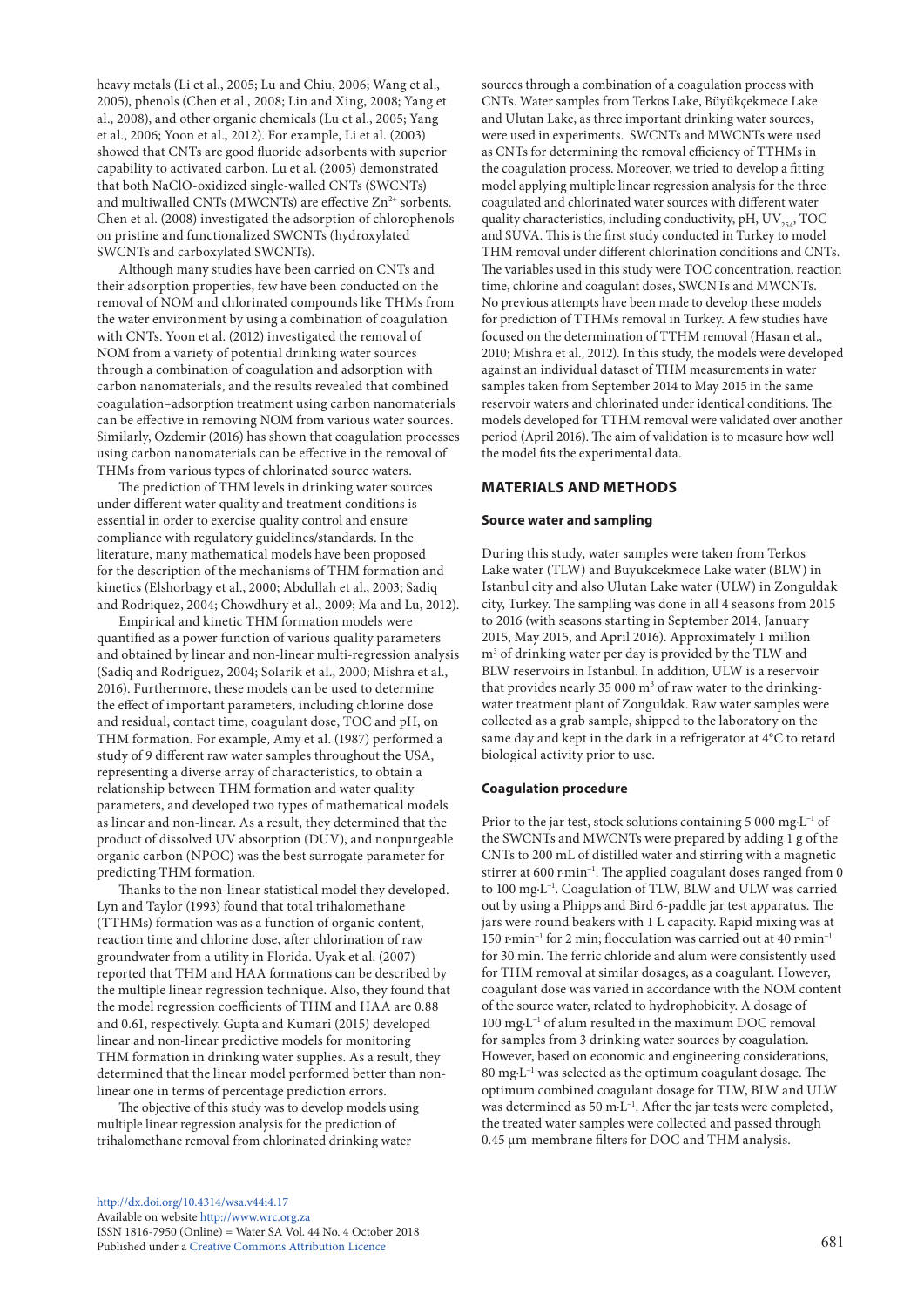## **Purified CNTs**

One gram of raw CNTs was dispersed into a 100-mL flask containing 40 mL of mixed acid solutions (30 ml of HNO<sub>3</sub>) + 10 mL of  $H_2SO_4$ ) for 24 h to remove metal catalysts (Ni nanoparticles). After cleaning, the CNTs were again dispersed in a 100-mL flask containing 40 mL of the mixed acid solutions, which were then shaken in an ultrasonic cleaning bath (Branson 3510 Ultrasonic Cleaner, Connecticut, USA) and heated at 80°C in a water bath for 2 h to remove amorphous carbon. After cooling to room temperature, the mixture was filtered with a 0.45-μm glass-fibre filter, and the solid was washed with deionized water until the pH of the filtrate was 7. The filtered solid was then dried at 80°C for 2 h to obtain the purified CNTs. This procedure for purifying CNTs has been used by other researchers in previous CNT studies (Chungsying et al., 2005). After purifying the CNTs, a simple coagulation process with the application of alum was used for precipitating CNTs from the solution, and CNTs particles were thus recovered. Then, the residual CNT waste was sealed carefully using double layers of polyethylene bags and transported to solid waste incineration plants with other hazardous wastes from the laboratory (HSE, 2009).

## **Chlorination procedure**

Chlorination of raw water samples was conducted in accordance with Standard Methods 5710 B (APHA, 2005). Before chlorination, sample pH values were adjusted to 7 by addition of HCl or NaOH solution as appropriate. The chlorinated samples were placed into 125 mL amber glass bottles with polypropylene screw caps and TFE faced septa. The chlorination process was conducted for a given chlorine dosage (10 mg·L−1), fixed pH (pH 7), and room temperature (20°C). Also, the chlorination process was conducted at the chlorine doses of 5 and 10 mg·L−1 and 2, 4 and 168 reaction times for each water sample. After chlorination, the water samples were incubated at 20°C for the desired contact time (168 h). At the end of the reaction period, a quenching agent (sodium sulfite solution) was added to each of the chlorinated water samples for the analysis of THM formation.

#### **Analytical procedure**

All water samples were analysed based on the procedures described in the Standard Methods (APHA, 2005). DOC

analysis was conducted by the high-temperature combustion method according to 3510B using a Shimadzu- 5000A TOC analyser equipped with an auto-sampler (APHA, 2005). The minimum quantification limit of the analyser was 0.1 mg·L−1.  $UV_{254}$  absorbance readings were carried out by a Shimadzu 1601 UV visible spectrophotometer at a wavelength of 254 nm (APHA, 2005). THM analysis was performed using EPA Method 551.1 (USEPA, 1992) which includes liquid-liquid extraction (LLE) with pentane (Uyak, 2006). For THM, calibration standards were prepared using certified commercial mix solutions (AccuStandard, Inc., purity N99%). THM analyses were performed with Thermo Scientific TRACE 1300 gas chromatograph. The analysis temperature conditions are 35°C for the initial temperature and 4 min for the hold time. The final temperature is 180°C with an increase of 30°C·min−1.

## **A mathematical model for prediction of TTHM removal**

In order to predict TTHM removal in chlorinated water sources, a mathematical model was developed using multilinear regression technique. TTHM removal was designated as the dependent variable, and TOC, SWCNTs dose, MWCNTs, chlorine dose and residence time were defined as independent variables. These independent variables were selected based on the Pearson correlation matrix at 95% significance level. Both correlation and regression measure the linear relationship between the variables. The goodness of the model fit was evaluated through the examination of various statistical parameters, including regression coefficient (*R*<sup>2</sup> ), the *F* statistic, and α value for linear regression.

## **RESULTS AND DISCUSSION**

#### **Characterization of NOM precursors in raw waters**

Table 1 presents the average measured organic parameters for 3 surface water supplies. Dissolved organic concentration,  $UV_{254}$  and SUVA are the main surrogate parameters for NOM reactivity in water sources. Although DOC levels are a significant measurement of NOM concentration in water,  $UV_{254}$  is an indicator of the aromatic content of NOM (Trina et al., 1990; Novak et al., 1992). However, most researchers have found that there is strong a correlation between TOC and  $UV_{354}$ levels (Trina et al., 1990; Novak et al., 1992; Mller and Uden, 1983; Stevens et al., 1989).

| <b>TABLE 1</b>                                               |                                      |                 |                  |                  |  |  |  |
|--------------------------------------------------------------|--------------------------------------|-----------------|------------------|------------------|--|--|--|
| Physico-chemical characteristics of TLW, BLW and ULW samples |                                      |                 |                  |                  |  |  |  |
|                                                              | <b>Units</b>                         | <b>TLW</b>      | <b>BLW</b>       | <b>ULW</b>       |  |  |  |
| <b>Parameters</b>                                            |                                      | Average         | Average          | Average          |  |  |  |
| pH                                                           |                                      | $7.85 \pm 0.12$ | $8.05 \pm 0.16$  | $7.21 \pm 0.13$  |  |  |  |
| Turbidity                                                    | <b>NTU</b>                           | $4.40 \pm 0.38$ | $5.62 \pm 0.27$  | $3.20 \pm 0.32$  |  |  |  |
| Conductivity                                                 | $\mu$ S·cm <sup>-1</sup>             | $432 \pm 12.15$ | $513 \pm 14.06$  | $336 \pm 10.5$   |  |  |  |
| <b>Total Hardness</b>                                        | $mgCaCO3·L-1$                        | $126 \pm 5.7$   | $166 \pm 8.47$   | $89 \pm 7.11$    |  |  |  |
| Alkalinity                                                   | mgCaCO <sub>3</sub> .L <sup>-1</sup> | $105 \pm 5.4$   | $143 \pm 6.8$    | $73 \pm 4.21$    |  |  |  |
| Temperature                                                  | $\rm ^{\circ}C$                      | $13 \pm 1.2$    | $10 \pm 0.8$     | $14 \pm 1.4$     |  |  |  |
| $Br^-$                                                       | $\mu$ g·L <sup>-1</sup>              | $90 \pm 15$     | $140 \pm 18$     | $60 \pm 11$      |  |  |  |
| <b>TOC</b>                                                   | $mg \cdot L^{-1}$                    | $4.81 \pm 0.51$ | $4.05 \pm 0.39$  | $3.75 \pm 0.2$   |  |  |  |
| $\text{UV}_{254}$                                            | $cm^{-1}$                            | $0.15 \pm 0.01$ | $0.10 \pm 0.008$ | $0.08 \pm 0.007$ |  |  |  |
| <b>SUVA</b>                                                  | $L \cdot mg^{-1} \cdot m^{-1}$       | $3.12 \pm 0.12$ | $2.47 \pm 0.14$  | $2.13 \pm 0.11$  |  |  |  |
| <b>THMFP</b>                                                 | $\mu$ g·L <sup>-1</sup>              | $335 \pm 24$    | $245 \pm 21$     | $195 \pm 17$     |  |  |  |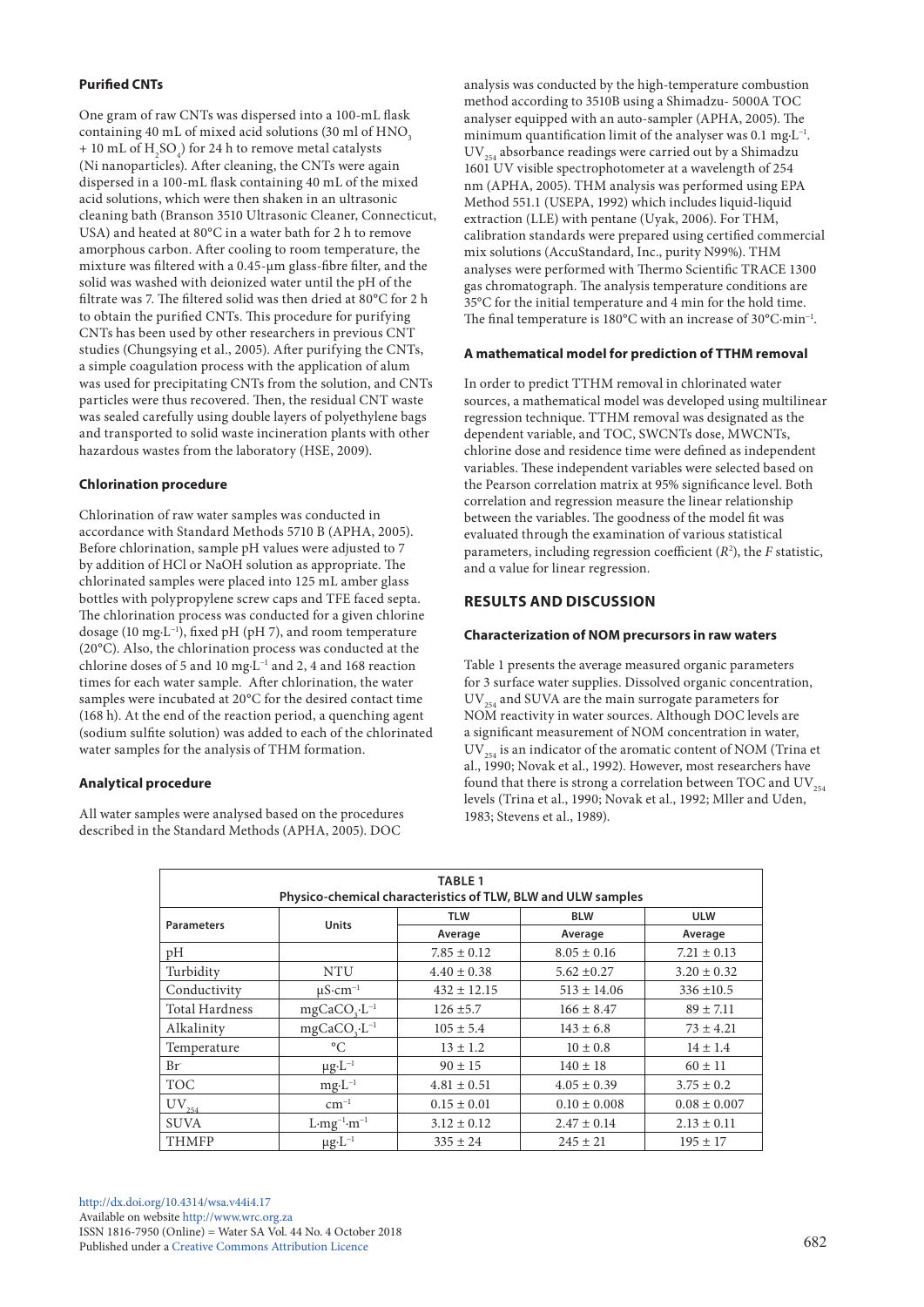The results demonstrated that the highest TOC and  $\mathrm{UV}_{254}$ absorbance values were determined in TLW (5.32 mg·L−1 and 0.118 cm−1), followed by BLW (4.52 mg·L−1 and 0.1 cm−1), while ULW had the lowest level of  $UV_{254}$  absorbance value of 0.075 cm−1. Also, SUVA is an effective surrogate parameter and is used for predicting the humic content of NOM and DBP formation in chlorinated water sources (Liang and Singer, 2003). The humic fraction of TLW (SUVA: 3.12 L·mg−1·m−1) was found to be higher than the other two water sources. Besides, the SUVA values of BLW and ULW were 2.55 and 2.13 L·mg−1·m−1, respectively. Uyak et al. (2007) reported that DBP formation rose with increasing SUVA values in surface water supplies. Similarly, the maximum THMFP concentration of 335 μg·L−1 was detected in TLW, due to having the highest TOC and  $UV_{254}$  content of water. In addition, the average THMFP values of BLW and ULW were 245 and 195  $\mu$ g·L<sup>-1</sup>, respectively. This finding also shows that SUVA values are very closely related to quantifying the reactivity of NOM in DBP formation like THMs (Reckhow et al., 1990; Kitis et al., 2002).

#### **Distribution of THMsconcentration in water reservoirs**

During the sample period in this study, THM levels ranged from 195 to 335 µg·L−1 for 3 chlorinated water sources within the reaction time of 168 h. As shown in Fig. 1,  $\mathrm{CHCl}_{_3}$  is the predominant THM species during the chlorination of water from TLW, BLW and ULW.

The maximum concentration of  $\mathrm{CHCl}_3$  was observed as 248.14 μg·L−1 in TLW samples, followed by ULW and BLW samples as 141.63 μg⋅L<sup>-1</sup> and 110.12 μg⋅L<sup>-1</sup>, respectively. However, the other THMs, i.e.,  $\mathrm{CHBr}_2\mathrm{Cl}$  and  $\mathrm{CHCl}_2\mathrm{Br}$  levels (54.64 and 27.52 μg·L−1) in TLW and in ULW (32.18 and 19.43 μg⋅L<sup>-1</sup>) were found at levels lower than those of CHCl<sub>3</sub>.

However, high bromide to organic matter ratios which led to more brominated THMs indicated that bromoform was the major THM species (Amy et al., 1992; Pan and Zhang, 2013). Bromide concentration was highest in BLW at 0.14 mg·L−1, followed by TLW and ULW, in decreasing order, at 0.09 and 0.06 mg⋅L<sup>-1</sup>, respectively. Thus, CHBr<sub>2</sub>Cl and CHCl<sub>2</sub>Br concentrations in BLW were higher than that of TLW and ULW. As shown in Fig. 1, bromoform  $(\mathrm{CHBr}_3)$  has the lowest concentration of the trihalomethane species in all water samples. Although the maximum  $\mathrm{CHBr}_\mathrm{3}$  concentration was measured to be 13.34 μg·L−1 in chlorinated BLW within the reaction time of 168 h, TLW and ULW showed concentrations ranging from 5 to 2 μg·L−1. These results have also been reported by several other studies (Kampioti, 2002; Hu et al., 2009; Yang et al., 2005). In our study, these outcomes have also demonstrated that chlorinated THMs predominated over brominated THMs in water sources. This is consistent with the results obtained by Ates et al. (2007) and Golfinopoulos and Nikolaou (2005).

#### **Effect of coagulation process on THM removal**

In this study, the coagulation process of chlorinated raw water samples was conducted by conventional coagulant (alum) and increasing doses of SWCNTs and MWCNTs, with the addition of alum for 3 chlorinated water sources in the jar-testing procedure. As shown in Fig. 2, the greatest percentage TTHM removal was observed in TLW with combined coagulation by alum in chlorinated TLW (%94), followed by BLW (%80) and ULW (%76), within the reaction time of 168 h.



*Figure 1 Formation of THM species in three chlorinated water sources*

This result demonstrated that, due to the coagulation process, the hydrophobic portion of NOM is removed more than the hydrophilic portion. Thus, the highest TTHM removal was determined in TLW samples with  $SUVA = 3.12$  L·mg<sup>-1</sup>·m<sup>-1</sup>. The highest TTHM removal using only SWCNTs was recorded in TLW (73.52%), followed by BLW (68.5%) and ULW (62.25%). Similar to SWCNTs, the highest percentage of TTHM removal using only MWCNTs was obtained at about 67% in TLW. Also, although the removal percentage of TTHM was slightly lower in TLW when using only MWCNTs (67.52%) than when using SWCNTs (73.52%), high levels of TTHM removal were observed using only MWCNTs, with 74.23% and 70.42% for BLW and ULW, respectively.

As can be seen in Fig. 2, the removal percentage for TTHM was significantly higher in BLW (87.23%) and ULW (84.14%) when using MWCNTs + alum than when using SWCNTs + alum, at 80.63% and 76.22%, respectively. Among the chlorinated water sources, the maximum TTHM removal was observed in TLW (94.21%) with SWCNTs + alum. Also, TTHM removal ratio was slightly lower in TLW when using MWCNTs + alum (82.48%). This outcome revealed that the hydrophilic NOM detected in BLW (SUVA = 2.47L·mg−1·m−1) and ULW (SUVA = 2.13 L·mg<sup>-1</sup>·m<sup>-1</sup>) was more easily removed by MWCNTs than by SWCNTs.



#### *Figure 2*

*Comparison of TTHMs removal using conventional coagulation (only alum) and combined coagulation processes. Optimum alum dose = 80 mg·L−1 and combined coagulant dose = 50 mg·L−1.*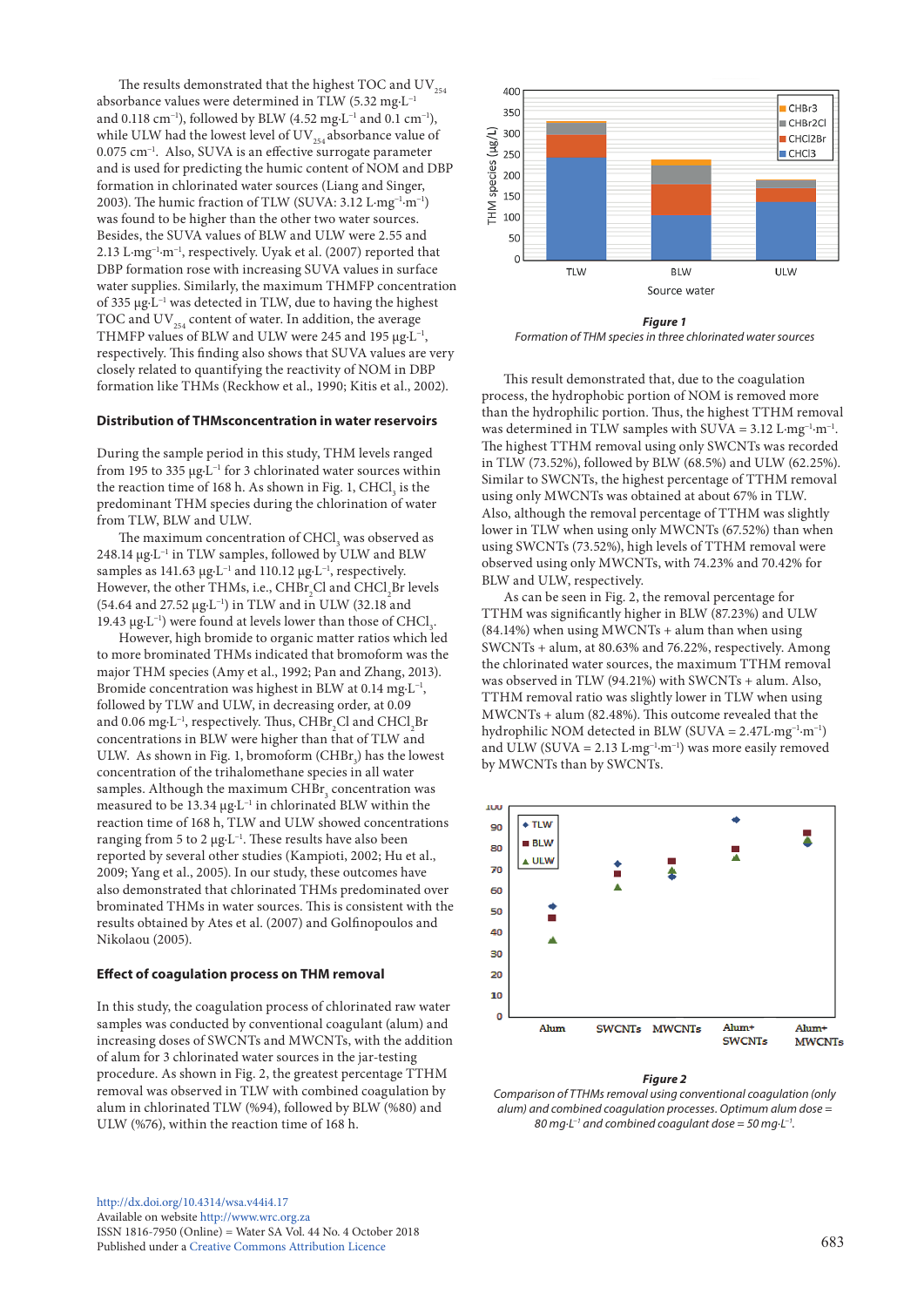Moreover, chlorinated TLW, BLW and ULW samples were coagulated by the increasing doses of alum. The maximum TTHM removal when using only alum was recorded in TLW (53%), followed by BLW (42%) and ULW (37%) (Fig. 2). For 3 chlorinated water sources, TTHM removal was low when using only alum, while high TTHM removals were determined with combined coagulation. Furthermore, the combined coagulation using CNTs was more efficient than the conventional coagulant in the removal of TTHM from chlorinated TLW, BLW and ULW. Prior studies have also reported this finding (Lu and Chiu, 2006; Wang et al., 2005; Wei and Yue, 2009; Zhao et al., 2013).

#### **Effects of chlorine dosage and contact time on TTHM formation**

In this study, raw and coagulated water samples were chlorinated to provide data on THM formation in 2, 24 and 168 h reaction time with 2 different chlorine doses, at  $Cl<sub>2</sub> = 10$  and 5 mg·L−1. According to Table 2, the maximum THM formation was observed when the highest chlorine dose ( $Cl_2 = 10$  mg·L<sup>-1</sup>) was applied to each raw water sample prior to coagulation within the reaction time of 168 h.

As shown in Table 2, TTHM concentrations of TLW, BLW and ULW were 256.12, 198.77 and 176.04 µg·L−1, respectively, at the reaction time of 168 h and the chlorine dosage of 10 mg·L−1. On the contrary, for chlorine dosage at 5 mg·L−1, the amounts of TTHMs formed were measured to be 183.26, 123.51 and 102.69 µg·L−1 for TLW, BLW and ULW samples at the reaction time of 168 h, respectively. Concurring with the literature, these outcomes implied that the amount of THM increased with increasing chlorine dosage and reaction time. (Rodriguez and Serodes, 2001; Toroz and Uyak, 2005).

#### **Effects of THM precursors on THM removal**

TOC,  $UV_{254}$  and SUVA are the most important surrogate parameters used to predict NOM reactivity and DBP formation. Among these parameters, TOC is an indicator measurement for the NOM and DBP levels in water. In other words, the change in TOC concentration is related to the production of DBPs like THMs in chlorinated water sources. A higher TOC level is, thus, likely to produce more THMs. As shown in Table 1, the highest TOC concentration (4.81 mg·L−1) was observed at the highest THMF concentration (335 μg·L<sup>-1</sup>) in chlorinated TLW. Similarly, among the chlorinated water samples, the largest percentage of maximum TTHM removal (94%) using SWCNTs + alum was observed at the highest TOC concentration, in TLW within the reaction time of 168 hours. Besides, higher TTHM removals in chlorinated BLW (87%) and ULW (84%) using MWCNTs + alum were recorded to be

4.05 and 3.75 mg⋅L<sup>-1</sup> as TOC concentrations. In addition, UV<sub>254</sub> is a reasonable surrogate for TOC concentrations, not only in natural waters (Brandstetter et al., 1996) but also in other environments such as sediment pore waters (Deflandre and Gagne, 2001). As can be seen in Fig. 3, among the chlorinated water samples, the largest percentage of maximum TTHM removal using SWCNTs and alum was observed in TLW with



*Figure 3 Plot of residuals versus predicted THM values for (a) Model 1 and (b) Model 2*

| TABLE <sub>2</sub><br>Formation of TTHMs in chlorinated TLW, BLW and ULW samples for varying reaction times and chlorine dosages |                                        |                             |                             |                              |                             |                             |  |  |  |
|----------------------------------------------------------------------------------------------------------------------------------|----------------------------------------|-----------------------------|-----------------------------|------------------------------|-----------------------------|-----------------------------|--|--|--|
| Source waters                                                                                                                    | <b>TLW</b><br><b>BLW</b><br><b>ULW</b> |                             |                             |                              |                             |                             |  |  |  |
| <b>Reaction times (h)</b>                                                                                                        | TTHM $(\mu g \cdot L^{-1})$            | TTHM $(\mu q \cdot L^{-1})$ | TTHM $(\mu g \cdot L^{-1})$ | TTHM $(\mu q \cdot L^{-1})$  | TTHM $(\mu q \cdot L^{-1})$ | TTHM $(\mu g \cdot L^{-1})$ |  |  |  |
|                                                                                                                                  | $Cl2=10$ (mg $·L-1$ )                  | $Cl3=5$ (mg $·L-1$ )        | $Cl2=10$ (mg $·L-1$ )       | $CI_{1} = 5$ (mg $·L^{-1}$ ) | $Cl3=10$ (mg $·L-1$ )       | $Cl3=5$ (mg $·L-1$ )        |  |  |  |
| 2                                                                                                                                | 68.22                                  | 54.68                       | 61.02                       | 42.24                        | 51.49                       | 37.88                       |  |  |  |
| 24                                                                                                                               | 193.34                                 | 121.06                      | 135.58                      | 67.26                        | 113.14                      | 56.33                       |  |  |  |
| 168                                                                                                                              | 256.12                                 | 183.26                      | 198.77                      | 123.51                       | 176.04                      | 102.69                      |  |  |  |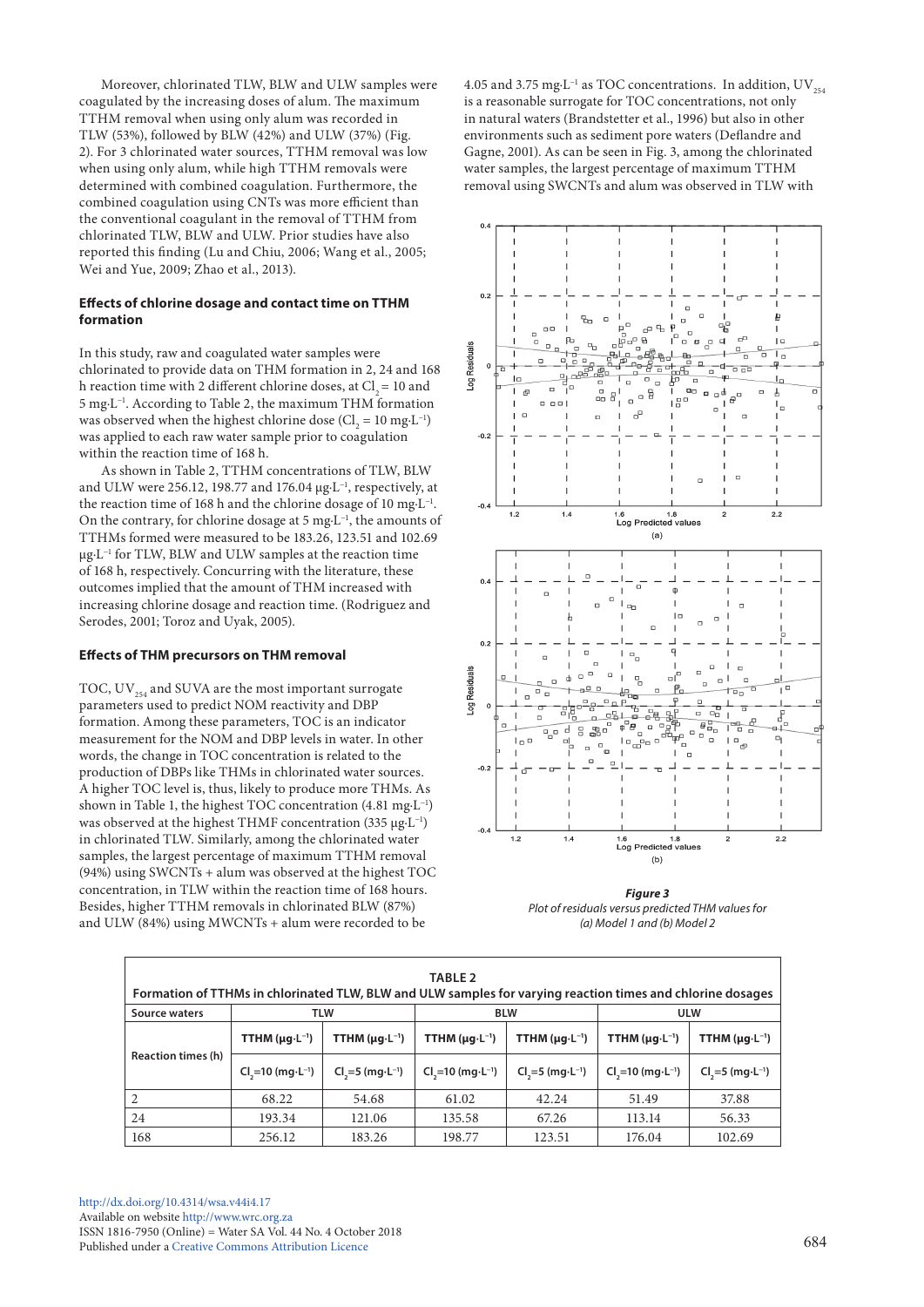the highest UV<sub>254</sub> value at 0.15 cm<sup>-1</sup> followed by BLW and ULW using MWCNT + alum at 0.1 and 0.08 cm<sup>-1</sup>, respectively. Among these parameters, SUVA has significant potential effects on the humic content of NOM and formation of chlorination by-products. For the three water samples studied, the highest TTHM removal by combined SWCNT and alum coagulation, at about 95%, was determined in chlorinated TLW samples with a SUVA value of 3.12 L·mg<sup>-1</sup>·m<sup>-1</sup>. On the contrary, the lowest TTHM removal using only alum coagulation was observed in ULW samples with SUVA value of 2.13 L·mg−1·m−1. Similar to the studies in the literature, this result shows that the hydrophilic portion of NOM with lower SUVA values was not effective for TTHM removal with conventional coagulation process. (Özdemir, 2014; Özdemir et al., 2013; Worrall and Burt 2009).

## **Modelling the TTHM removal by CNTs**

The development of multiple regression models for predicting TTHM removal for chlorinated water from TLW, BLW, and ULW was based on the use of TOC values, chlorine contact time, chlorine dose and the doses of SWCNTs and MWCNTs. The multilinear regression models obtained for this study are as follows:

$$
THM = 10^{3.756} \times SWCNT^{-1.232} \times TOC^{-1.172} \times Cl_2^{0.479} \times Time^{0.174}
$$
   
Model (1)

$$
THM = 10^{3.363} \times MWCNT^{1.041} \times TOC^{-0.931} \times Cl_2^{0.520} \times Time^{0.150}
$$
   
Model (2)

Table 3 and Table 4 illustrate the outcomes of Pearson matrix correlations for the examination of the relationships between the variables.

A moderate relationship (*r* = 0.702) was obtained between the amount of TTHM and chlorine dose for Model 1. Moreover, for Model 2, Pearson regression tests also showed a moderate correlation  $(r = 0.641)$  between the amount of TTHM and chlorine dose. Similarly, for Model 1, a medium level of correlation  $(r = 0.642)$  was determined between the amount of TTHM and TOC values, followed by that for Model 2 (*r* = 0.655). Prior research suggested that strong correlations were obtained between TOC and amount of TTHM due to the coagulation process (Toroz and Uyak, 2005; Uyak, 2006; Pontius, 1993; Uyak and Toroz, 2006). However, an inverse relationship (*r* = −0.689) between the amount of TTHM and SWCNT dosage was observed for Model 1. As discussed in the earlier studies in the literature, a similar relationship was obtained between the amount of TTHM and MWCNT dosage (*r*= −0.697) for Model 2. (Liang and Singer, 2003; Nikolaou et al., 2004).

Table 5 and Table 6 present the ANOVA results for the regression coefficients, the standard errors and the *t*-values for the variables included in the developed models. Statistical examination showed that the residuals of the models follow a normal distribution (Draper and Smith, 1981) and the mean value of the residuals should be zero. Beta is the referred regression coefficient for each independent variable.

As can be seen in Fig. 3, the mean value of residuals is zero, and they are evenly distributed above and below the zero baselines for Models 1 and 2. Since the *R*<sup>2</sup> value of Model 1 is higher than that of Model 2, the residuals and predicted values of Model 1 are closer to the zero line than that of Model 2 (Fig. 3).

Figure 4 shows the comparison between predicted and observed values for Model 1. Model 1 gives a satisfactory fit, in

| <b>TABLE 3</b><br><b>Pearson correlation coefficients of THM for SWCNTs</b>              |          |          |       |       |       |  |  |
|------------------------------------------------------------------------------------------|----------|----------|-------|-------|-------|--|--|
| log TOC<br>log Cl <sub>2</sub><br>log Alum<br>Log<br>log<br><b>THM</b><br>dosage<br>Time |          |          |       |       |       |  |  |
| log THM                                                                                  | 1.000    |          |       |       |       |  |  |
| log SWNT                                                                                 | $-0.689$ | 1.000    |       |       |       |  |  |
| log TOC                                                                                  | 0.642    | $-0.966$ | 1.000 |       |       |  |  |
| $log Cl$ ,                                                                               | 0.702    | $-0.477$ | 0.503 | 1.000 |       |  |  |
| log Time                                                                                 | 0.502    | $-0.005$ | 0.004 | 0.033 | 1.000 |  |  |

| <b>TABLE4</b><br><b>Pearson correlation coefficients of THM for MWCNTs</b> |                                                                                       |          |          |          |       |  |  |
|----------------------------------------------------------------------------|---------------------------------------------------------------------------------------|----------|----------|----------|-------|--|--|
|                                                                            | log Alum<br>loq<br>log THM<br>log TOC<br>log Cl <sub>2</sub><br>dosage<br><b>Time</b> |          |          |          |       |  |  |
| log THM                                                                    | 1.000                                                                                 |          |          |          |       |  |  |
| log<br><b>MWNT</b>                                                         |                                                                                       |          |          |          |       |  |  |
| $30 - 50$ nm                                                               | $-0.697$                                                                              | 1.000    |          |          |       |  |  |
| log TOC                                                                    | 0.655                                                                                 | $-0.971$ | 1.000    |          |       |  |  |
| $log \,$ Cl <sub>2</sub>                                                   | 0.673                                                                                 | $-0.431$ | 0.443    | 1.000    |       |  |  |
| log Time                                                                   | 0.400                                                                                 | 0.000    | $-0.030$ | $-0.013$ | 1.000 |  |  |

| <b>TABLE 5</b><br>Regression analysis coefficients for SWNT of THM model |          |       |           |             |  |  |  |
|--------------------------------------------------------------------------|----------|-------|-----------|-------------|--|--|--|
| <b>Standard error</b><br>$t$ -values<br>THM<br>p-level<br>в              |          |       |           |             |  |  |  |
| constant                                                                 | 3.756    | 0.219 | 17.186    | ${}< 0.001$ |  |  |  |
| logSWNT                                                                  | $-1.232$ | 0.097 | $-12.702$ | ${}< 0.001$ |  |  |  |
| logTOC                                                                   | $-1.172$ | 0.156 | $-7.522$  | ${}< 0.001$ |  |  |  |
| log <sub>C</sub>                                                         | 0.479    | 0.024 | 19.645    | ${}< 0.001$ |  |  |  |
| logTime                                                                  | 0.174    | 0.008 | 22.017    | ${}< 0.001$ |  |  |  |

| <b>TABLE 6</b><br>Regression analysis coefficients for MWNT 30-50nm of THM<br>model |                                                   |       |          |              |  |  |  |  |  |
|-------------------------------------------------------------------------------------|---------------------------------------------------|-------|----------|--------------|--|--|--|--|--|
| <b>THM</b>                                                                          | <b>Standard error</b><br>t-values<br>p-level<br>В |       |          |              |  |  |  |  |  |
| Constant                                                                            | 3.363                                             | 0.420 | 8.016    | ${}< 0.001$  |  |  |  |  |  |
| logMWNT<br>$30 - 50$ nm                                                             | $-1.041$                                          | 0.161 | $-6.462$ | ${}_{0.001}$ |  |  |  |  |  |
| logTOC                                                                              | $-0.931$                                          | 0.330 | $-2.824$ | 0.005        |  |  |  |  |  |
| logCl <sub>2</sub>                                                                  | 0.520                                             | 0.038 | 13.653   | ${}_{0.001}$ |  |  |  |  |  |
| logTime                                                                             | 0.150                                             | 0.012 | 12.511   | ${}< 0.001$  |  |  |  |  |  |

agreement with the results of previous studies (Golfinopoulos, 1998; Uyak et al., 2005; Nikolaoua et al., 2004). Although Model 2 gives good results with a moderate  $R^2$  value, it may be necessary to more precisely predict TTHM removal (Fig. 4). The use of different coagulants in the coagulation process and TOC concentrations for TTHM could be the reason for this result. Figure 4 indicates that for TTHM removal, Model 1 can estimate more precisely than Model 2.

As shown in Table 7, although these two models are statistically significant, Model 1 gives slightly better prediction performances compared to Model 2. For example, RMSE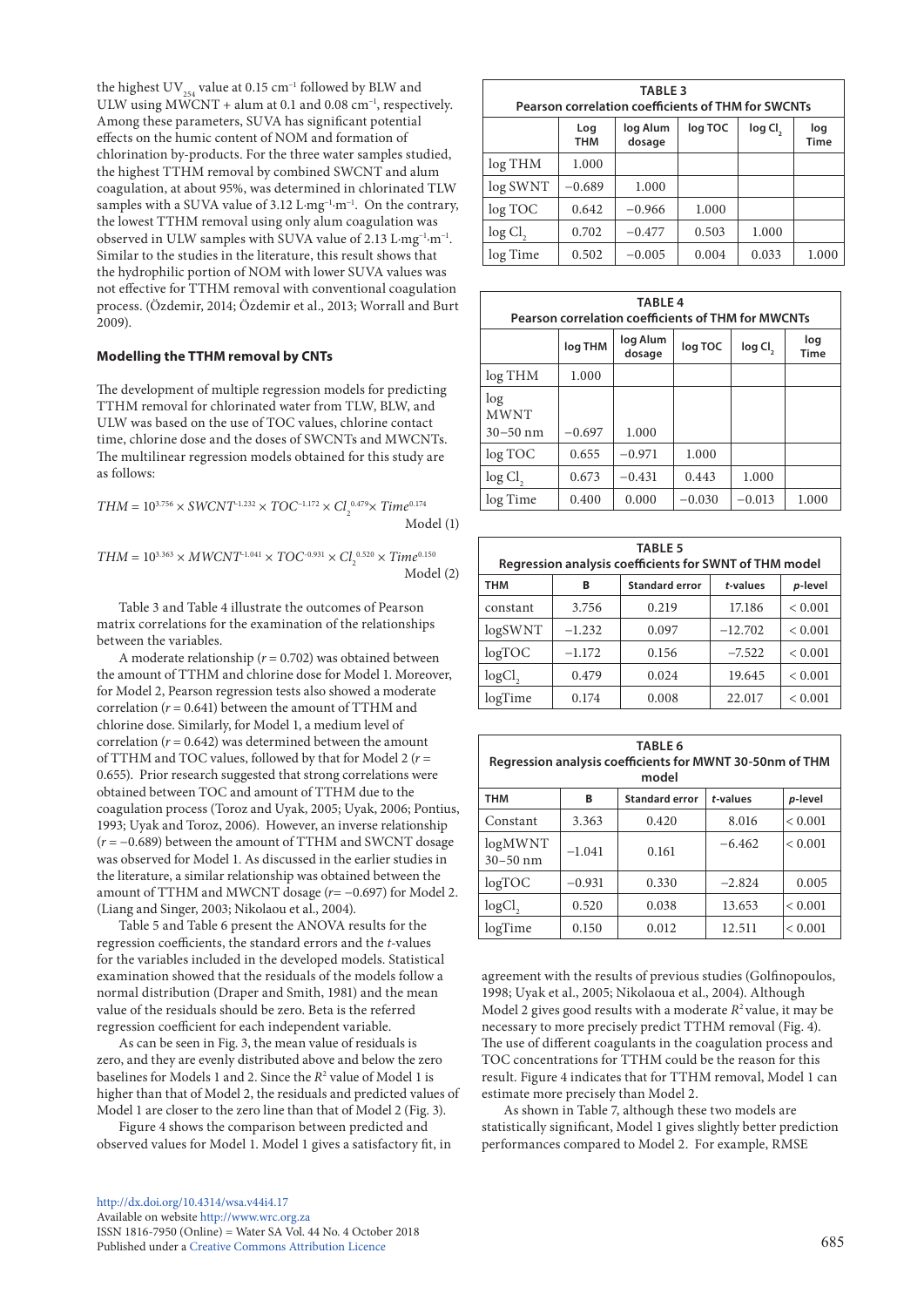

*Figure 4 Comparison between predicted and observed THM values of (a) Model 1 and (b) Model 2*

| <b>TABLE 7</b><br><b>Statistical evaluation of THM models</b>                               |       |       |       |       |       |  |
|---------------------------------------------------------------------------------------------|-------|-------|-------|-------|-------|--|
| Adjusted<br>Model<br><b>F</b> value<br>R <sup>2</sup><br><b>RMSE</b><br>R<br>R <sup>2</sup> |       |       |       |       |       |  |
| Model 1<br>0.957<br>0.916<br>0.915<br>477.1                                                 |       |       |       |       | 0.083 |  |
| Model 2                                                                                     | 0.910 | 0.829 | 0.825 | 211.9 | 0.126 |  |

values were 0.083 and 0.126 for Model 1 and Model 2, respectively. This also shows that Model 1 more precisely predicts TTHM removal compared to Model 2.

The models developed for TTHM removal were validated against an individual dataset of THM measurements in water samples taken during another period (April 2016) from the same reservoir water sources and chlorinated under identical conditions of this study. The aim of validation is to measure how well the model fits the experimental data. Figure 5 shows

[http://dx.doi.org/10.4314/wsa.v44i4.1](http://dx.doi.org/10.4314/wsa.v44i4.17)7 Available on website <http://www.wrc.org.za> ISSN 1816-7950 (Online) = Water SA Vol. 44 No. 4 October 2018 Published under a [Creative Commons Attribution Licence](https://creativecommons.org/licenses/by/4.0/) 686

the results of observed and predicted TTHM removal values for Model 1 and Model 2, respectively. In order to validate these models, the TTHM removal was predicted using Model 1 and Model 2 for an independent set of data and compared with the experimental data.

The Model 1 validation indicates very satisfactory predictions with an  $R^2$  value of 0.88, while validation of Model 2 shows a relatively good estimation with an *R*<sup>2</sup> value of 0.77. The validation results are at a satisfactory level for explanation of the observed variability for 3 water sources. Moreover, the results demonstrate that under these experimental conditions, indicating the variations of chlorine dosage, chlorine contact time, TOC concentration and SWCNT and MWCNT dosage, TTHM removal can be well described by multilinear regression technique. These findings are consistent with the results obtained by similar previous studies (Babei et al., 2015; Feungpean et al., 2015).

In this study, with the use of these two models, it is possible to estimate TTHM removal ratios in chlorinated raw water of 3 surface water supplies. However, TTHM removal values can be estimated more accurately with Model 1 for 3 chlorinated

![](_page_6_Figure_9.jpeg)

*Figure 5 Validation of the model for predicted and measured THM values of (a) Model 1 and (b) Model 2*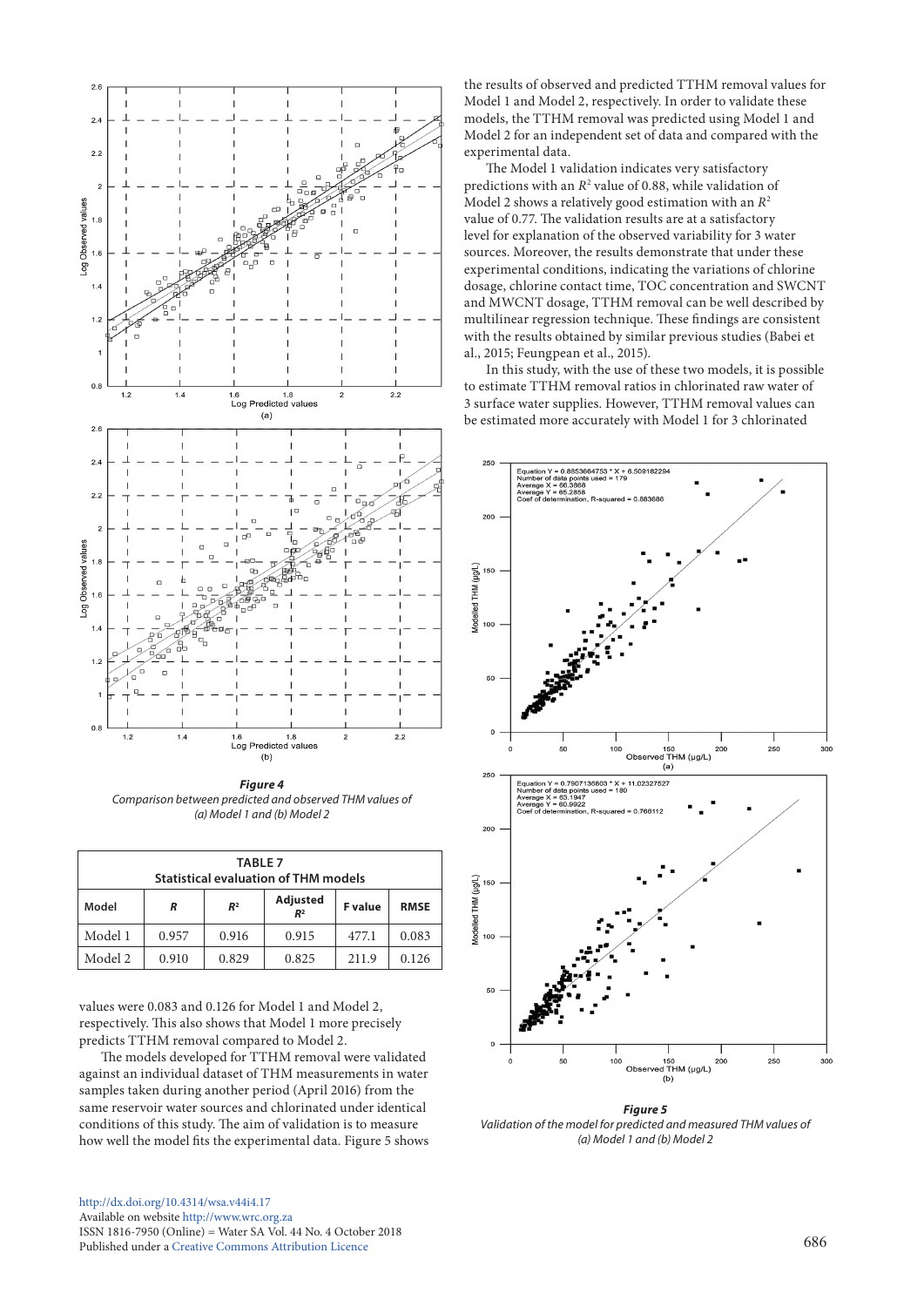water sources. In the past, several studies have proposed many complex statistical models for DBP formation (Golfinopoulos and Arhonditsis, 2002; Chowdhury and Champagne, 2008). However, these models were restricted to field data within the ranges of specific datasets and low inaccurate predictions of THM concentrations.

# **CONCLUSIONS**

In this study, the maximum THMFP concentration was observed in the chlorinated TLW samples, atan average of 335 μg·L−1, along with the highest SUVA value (3.12 L·mg−1·m−1). The major THM species formed during the chlorination of water from TLW and ULW was  $\mathrm{CHCl}_{_3}$  followed by  $\mathrm{CHCl}_{_2}\mathrm{Br}$ and  $\mathrm{CHBr}_2\mathrm{Cl}$ , respectively. Since BLW had the highest bromide concentration,  $\text{CHBr}_{\text{2}}\text{Cl}$  and  $\text{CHCl}_{\text{2}}\text{Br}$  concentrations in BLW were higher than that of TLW and ULW. Among the THM species, CHBr<sub>3</sub> had the lowest concentration, ranging from 5.99 to 0.45 μg·L−1 for 3 water sources. During the experimental conditions, the coagulation processes were conducted by alum and by adding alum to CNTs according to the jar-test procedure. The maximum TTHM removal was observed with SWCNTs + alum in the chlorinated samples (94%) within the reaction time of 168 h.

In addition, the hydrophilic NOM detected in BLW (SUVA  $= 2.47$  L·mg<sup>-1</sup>·m<sup>-1</sup>) and ULW (SUVA=2.13 L·mg<sup>-1</sup>·m<sup>-1</sup>) was more easily removed by MWCNTs than by SWCNTs. For example, TTHM removals using MWCNTs + alum in BLW and ULW were 87% and 84%, whereas this removal was recorded as 82% in TLW. This result revealed that the hydrophilic portion of NOM was more easily removed by MWCNTs than by SWCNTs. Furthermore, the results of the coagulation processes show that combined coagulation is very efficient in TTHM removal from chlorinated TLW, BLW and ULW samples. In this paper, parameters affecting TTHM removal were investigated initially using surrogate parameters; TOC,  $UV_{254}$  and SUVA. The experimental results showed that the highest TTHM removal was obtained in chlorinated TLW with the highest TOC (4.81 mg⋅L<sup>-1</sup>) and UV<sub>254</sub> (0.15 cm<sup>-1</sup>) values. Furthermore, the highest TTHM removal was observed at high concentrations of hydrophobic fractions of NOM. Also, the influence of the humic character of the water affects the reactivity of water with chlorine. In other words, higher SUVA values have more phenolic and carboxylic groups which prompt THM removal. Therefore, as presented in the literature, TLW has the maximum THM removal of 94% because of its high SUVA content, followed by BLW and ULW, recorded as 87% and 84%, respectively (Özdemir, 2016; Uyak et al., 2007; Özdemir et al., 2013; Uyak et al., 2005; Zhang et al., 2011).

In this study, two models, Model 1 and 2, were developed for predicting TTHM removal by multilinear regression approaches using combined coagulation process in TLW, BLW and ULW under the given chlorination conditions. By using the two models, it is possible to predict the TTHM in Istanbul and Zonguldak reservoir waters. This modelling effort can be very useful for developing general methodological tools that predict the amount of THM based on raw water characteristics and disinfection practices, and can assist the utility operators to conform to the legislative measures. Models 1 and 2 were obtained as a linear equation using several variables: TOC concentration, chlorine dosage, residual time and SWCNT and MWCNT dosages. By using either of the two models, it is possible to predict THM removal in three drinking water sources. In order to

evaluate the performance of the two models, the number of observations, *N*, *F*, *R*<sup>2</sup> , standard error of estimate and RMSE were used as statistical variables, respectively. According to the variables, the better results were determined by Model 1 for RMSE and  $R^2$  values as 0.083 and 0.88, respectively. They also perform at a satisfactory level for the explanation of the observed variability for three water resources. The slightly lower *R*<sup>2</sup> value for Model 2 compared to that for Model 1 shows that Model 1 is more precise for the prediction of THM removal. In other words, the validations of the two models as Model 1 and Model 2 demonstrate satisfactory predictions with  $R^2$  values of 0.88 and 077, respectively.

One of the most significant results of this study is that THM removal can be simply predicted using Models 1 and 2 without using the other sophisticated models for only three water sources. In addition, it appeared that under these experimental conditions, THM removal in water does not have a more stochastic character, which is easily described by the multiple regression method. Future study in this area must be directed toward the study of spatial and temporal variation in DBP levels in different water sources.

# **ACKNOWLEDGEMENTS**

The authors are indebted to the research fund of the Scientific and Technological Research Council of Turkey for supporting this study under Project Number 114Y030. This paper has been proofread by Fatma TANRIVERDİ-KÖKSAL, a member of the Bulent Ecevit University, Article Proofreading and Editing Office.

# **REFERENCES**

- ABDULLAH MA, YEW CH and RAMLI MS (2003) Formation, modeling and validation of trihalomethanes (THM) in Malaysian drinking water: a case study in the districts of Tampin, Negeri Sembilan and Sabak Bernam, Selangor, Malaysia. *Water Res.* **37** 4637–4644.<https://doi.org/10.1016/j.watres.2003.07.005>
- AMY GL, CHADIK PA and CHOWDURY ZK (1987) Developing models for predicting trihalomethane formation potential kinetics. *J Am. Water Works Assoc.* **79** (7) 89. [https://doi.org/ 10.1002/j.1551-](https://doi.org/%2010.1002/j.1551-8833.1987.tb02878.x) [8833.1987.tb02878.x](https://doi.org/%2010.1002/j.1551-8833.1987.tb02878.x)
- AMY GL, TAN L and DAVIS MK (1991) The effects of ozonation and activated carbon adsorption on trihalomethane speciation. *Water Res.* **25** (2) 191–202. [https://doi.org/10.1016/0043−1354\(91\)90029-P](https://doi.org/10.1016/0043-1354(91)90029-P)
- APHA (2005) *Standard Methods for the Examination of Water and Waste Water* (21st edn)*.* APHA, Washington, DC.
- ARORA H, LECHEVALLIER MW and DIXON KL (1997) DBP Occurrence Survey. *J. Am. Water Works Assoc.* 89 (6) 60. [https://](https://doi.org/10.1002/j.1551-8833.1997.tb08242.x) [doi.org/10.1002/j.1551-8833.1997.tb08242.x](https://doi.org/10.1002/j.1551-8833.1997.tb08242.x)
- ATES N, KITIS M and YETIS U (2007) Formation of chlorination by-products in waters with low SUVA—correlations with SUVA and differential UV spectroscopy. *Water Res.* **41** 4139–4148. [https://](https://doi.org/10.1016/j.watres.2007.05.042%20) [doi.org/10.1016/j.watres.2007.05.042](https://doi.org/10.1016/j.watres.2007.05.042%20)
- BABAEI AA, ATARI L, AHMADI M, AHMADIANGALI K, ZAMANZADEH M and ALAVI N (2015) Trihalomethanes formation in Iranian water supply systems: predicting and modeling. *J. Water Health.* **13** (3) 859–869. [https://doi.org/10.2166/](https://doi.org/10.2166/wh.2015.211) [wh.2015.211](https://doi.org/10.2166/wh.2015.211)
- BELLAR TA, LICHTENBERG JJ and KRONER RC (1974) The occurrence of organohalides in chlorinated drinking waters. *J. Am. Water Works Assoc.* **66** 703–706. [https://doi.](https://doi.org/10.1002/j.1551-8833.1974.tb02129.x) [org/10.1002/j.1551-8833.1974.tb02129.x](https://doi.org/10.1002/j.1551-8833.1974.tb02129.x)
- BRANDSTETTER A, SLETTEN RS, MENTLER A and WENZEL WW (1996) Estimating dissolved organic carbon in natural waters by UV absorbance(254 nm). *Z. Pflanz. Bodenkunde* **159** 605–617. <https://doi.org/10.1002/jpln.1996.3581590612>
- CHAIB E and MOSCHANDREAS D (2006) Modeling spatial variation of brominates trihalomethane in a water distribution system of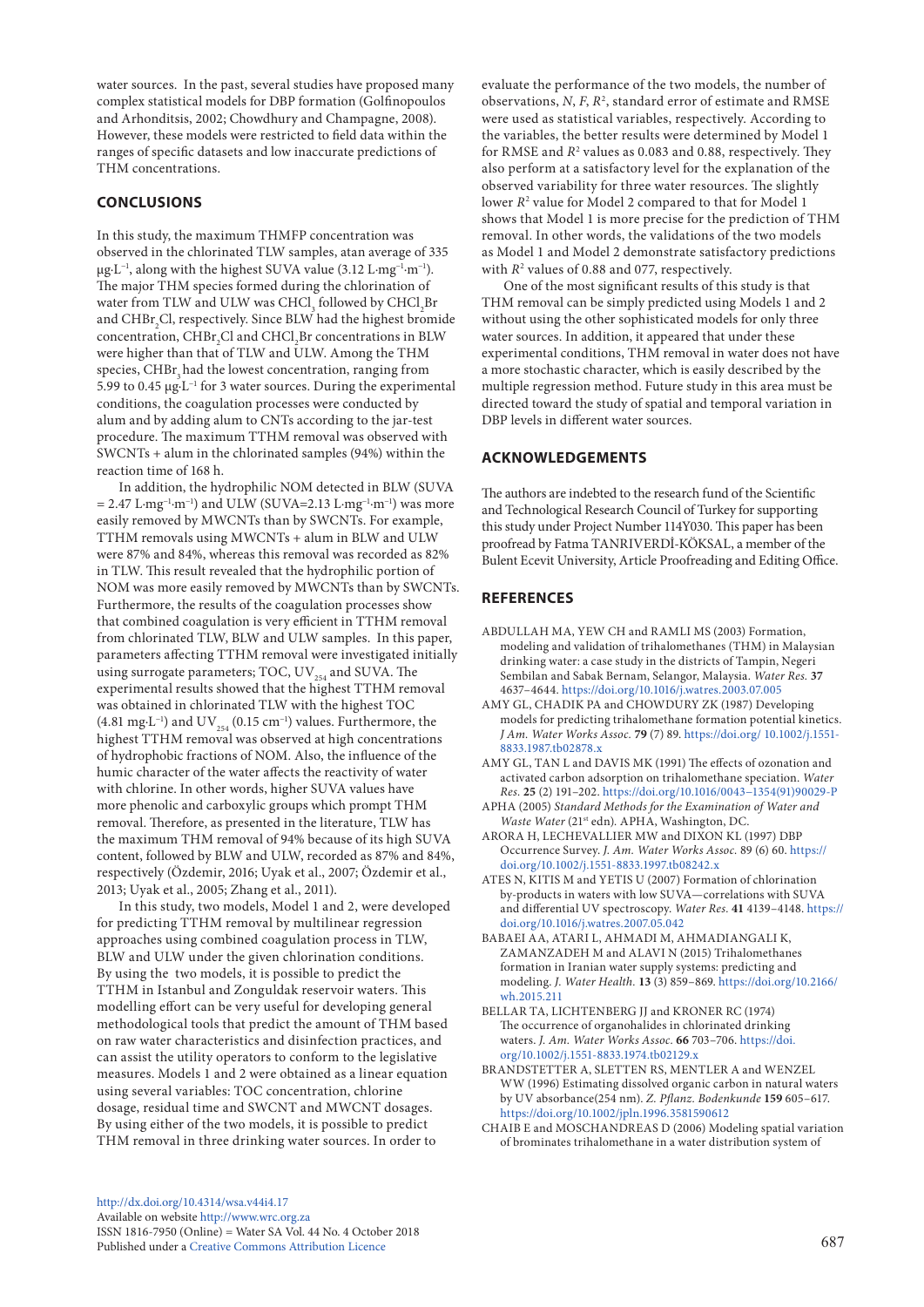Ontario, Canada. *J. Environ. Sci. Health A* **41** (11) 2447–2464. <https://doi.org/10.1080/10934520600927336>

- CHELLAM S (2000) Effects of nanofiltration on trihalomethane and haloacetic acid precursors removal and speciation in waters containing low concentrations of bromide ion. *Environ. Sci. Technol.* **34** (9) 1813–1820. <https://doi.org/10.1021/es991153t>
- CHEN W, DUAN L, WANG LL and ZHU DQ (2008) Adsorption of hydroxyl- and amino-substituted aromatics to carbon nanotubes. *Environ. Sci. Technol.* **42** 6862–6868. [https://doi.org/10.1021/](https://doi.org/10.1021/es8013612) [es8013612](https://doi.org/10.1021/es8013612)
- CHOWDHURY S and CHAMPAGNE P (2008) An investigation on parameters for modeling THMs formation. *Global NEST J.* **1** 80–91. <https://doi.org/10.30955/gnj.000518>
- CHOWDHURY S, CHAMPAGNE P and MCLELLAN PJ (2009) Models for predicting disinfection byproduct (DBP) formation in drinking waters: a chronological review. *Sci. Total Environ.* **407** 4189–4206. <https://doi.org/10.1016/j.scitotenv.2009.04.006>
- CHUNGSYING L, CHUNG YL and CHANG KF (2005) Adsorption of trihalomethanes from water with carbon nanotubes. *Water Res.* **39** 1183–1189.<https://doi.org/10.1016/j.watres.2004.12.033>
- DEFLANDRE B and GAGNE JP (2001) Estimation of dissolved organic carbon(DOC) concentrations in nanoliter samples using UV spectroscopy. *Water Res.* **35** 3057–3062. [https://doi.org/10.1016/](https://doi.org/10.1016/S0043-1354(01)00024-0) [S0043−1354\(01\)00024-0](https://doi.org/10.1016/S0043-1354(01)00024-0)
- DRAPER N and SMITH H (1981) *Applied Regression Analysis*. John Wiley and Sons, New York.
- EDZWALD JK and TOBIASON JE (1999) Enhanced coagulation: US requirements and a broader view. *Water Sci. Technol.* **40** (9) 63–70. [https://doi.org/10.1016/S0273−1223\(99\)00641−1](https://doi.org/10.1016/S0273-1223(99)00641-1)
- ELSHORBAGY WE, ABU-QADAIS H and ELSHEAMY MK (2000) Simulation of THM species in water distribution systems. *Water Res.* **34** 3431–3349. [https://doi.org/10.1016/S0043−1354\(00\)00231−1](https://doi.org/10.1016/S0043-1354(00)00231-1)
- FAGAN SB, SOUZA AG, LIMA JO, MENDES GJ, FERREIRA OP, MAZALI IO, ALVES OL and DRESSELHAUS MS (2004) 1,2-Dichlorobenzene interacting with carbon nanotubes. *Nano Lett.* **4** 1285–1288. <https://doi.org/10.1021/nl0493895>
- FEUNGPEAN M, PANYAPINYOPOL B, ELEFSINIOTIS P and FONGSATITKUL P (2015) Development of statistical models for trihalomethane (THM) occurrence in a water distribution network in Central Thailand. *Urban Water J.* **12** (4) 275–282. [https://doi.org/](https://doi.org/10.1080/1573062X.2013.871042) [10.1080/1573062X.2013.871042](https://doi.org/10.1080/1573062X.2013.871042)
- GOLFINOPOULOS SK, XILOURGIDIS K, KOSTOPOULOU N and LEKKAS TD (1998) Use of a multiple regression model for predicting trihalomethane formation. *Water Res.* **32** (9) 2821–2829. [https://doi.org/10.1016/S0043−1354\(98\)00022-0](https://doi.org/10.1016/S0043-1354(98)00022-0%20)
- GOLFINOPOULOS SK and ARHONDITSIS GB (2002) Multiple regression models: a methodology for evaluating trihalomethane concentrations in drinking water from raw water characteristics. *Chemosphere* **47** 1007–1018. [https://doi.org/10.1016/](https://doi.org/10.1016/S0045-6535(02)00058-9) [S0045-6535\(02\)00058-9](https://doi.org/10.1016/S0045-6535(02)00058-9)
- GOLFINOPOULOS SK and NIKOLAOU AD (2005) Survey of disinfection by-products in drinking water in Athens, Greece. *Desalination* **176** (1–3) 13–24. [https://doi.org/10.1016/j.](https://doi.org/10.1016/j.desal.2004.10.029) [desal.2004.10.029](https://doi.org/10.1016/j.desal.2004.10.029)
- GUPTA SK and KUMARI M (2015) Modeling of trihalomethanes (THMs) in drinking water supplies: a case study of eastern part of India. *Environ. Sci. Pollut. Res.* **22** 12615–12623. [https://doi.](https://doi.org/10.1007/s11356-015-4553-0) [org/10.1007/s11356-015-4553-0](https://doi.org/10.1007/s11356-015-4553-0)
- HASAN A, THACKER NP and BASSIN J (2010) Trihalomethane formation potential in treated water supplies in urban metro city. *Environ. Monit. Assess.* **168** (1–4) 489–497. [https://doi.org/10.1007/](https://doi.org/10.1007/s10661-009-1129-9) [s10661-009−1129-9](https://doi.org/10.1007/s10661-009-1129-9)
- HSE (2009) Health and Safety Executive, Risk management of carbon nanotubes.
- HU CZ, LIU HJ and QU HH (2006) Coagulation behavior of aluminum salts in eutrophic water: significance of Al−13 species and pH control. *Environ. Sci. Technol.* **40** 325–331. [https://doi.](https://doi.org/10.1021/es051423+) [org/10.1021/es051423+](https://doi.org/10.1021/es051423+)
- HU S, YANG F, LIU S and YU L (2009) The development of a novel hybrid aerating membrane-anaerobic baffled reactor for the simultaneous nitrogen and organic carbon removal from wastewater. *Water Res.* **43** 381. [https://doi.org/10.1016/j.](https://doi.org/10.1016/j.watres.2008.10.041) [watres.2008.10.041](https://doi.org/10.1016/j.watres.2008.10.041)
- KAMPIOTI A (2002) The impact of bromide on the formation of neutral and acidic disinfection by-products (DBPs) in Mediterranean chlorinated drinking water. *Water Res.* **36** (10) 2596–2606. [https://doi.org/10.1016/S0043−1354\(01\)00470-5](https://doi.org/10.1016/S0043-1354(01)00470-5)
- KITIS M, KARANFIL T and WIGTON A (2002) Probing reactivity of dissolved organic matter for disinfection byproduct formation using XAD-8 resin adsorption and ultrafiltration fractionation. *Water Res.* **36** (15) 3834–3848. [https://doi.org/10.1016/](https://doi.org/10.1016/S0043-1354(02)00094-5) [S0043−1354\(02\)00094-5](https://doi.org/10.1016/S0043-1354(02)00094-5)
- KRASNER SW, MCGUIRE MJ, JACANGELO JG, PATANIA NL, REGAN KM and MARCO AE (2001) Occurrence of disinfection by-products in US drinking water. *J. Am. Water Works Assoc.* **81** (8) 41–53. <https://doi.org/10.1002/j.1551-8833.1989.tb03258.x>
- KRASNER SW, WEINBERG HS and RICHARDSON SD (2006) Occurrence of a new generation of disinfection byproducts. *Environ. Sci. Technol.* **40** (23) 7175–7185. [https://doi.org/10.1021/](https://doi.org/10.1021/es060353j) [es060353j](https://doi.org/10.1021/es060353j)
- LIANG L and SINGER PC (2003) Factors influencing the formation and relative distribution of haloacetic acids and trihalomethanes in drinking water. *Environ. Sci. Technol.* **37** (13) 2920–2928. [https://](https://doi.org/10.1021/es026230q) [doi.org/10.1021/es026230q](https://doi.org/10.1021/es026230q)
- LI YH, WANG S and WEI J (2003) Adsorption of fluoride from water by aligned carbon nanotubes. *Mater. Res. Bull.* **38** 469–476. [https://](https://doi.org/10.1016/S0025-5408(02)01063-2) [doi.org/10.1016/S0025-5408\(02\)01063-2](https://doi.org/10.1016/S0025-5408(02)01063-2)
- LI YH, DI ZC, DING J, WU DH, LUAN ZK and ZHU YQ (2005) Adsorption thermodynamic, kinetic and desorption studies of Pb2+ on carbon nanotubes. *Water Res.* **39** 605–609. [https://doi.](https://doi.org/10.1016/j.watres.2004.11.004%20) [org/10.1016/j.watres.2004.11.004](https://doi.org/10.1016/j.watres.2004.11.004%20)
- LIN DH and XING BS (2008) Adsorption of phenolic compounds by carbon nanotubes: role of aromaticity and substitution of hydroxyl groups. *Environ. Sci. Technol.* **42** 7254–7259. [https://doi.](https://doi.org/10.1021/es801297u) [org/10.1021/es801297u](https://doi.org/10.1021/es801297u)
- LOU JC, JUNG MJ, YANG HW, HAN JY and HUANG WH (2011) Removal of dissolved organic matter (DOM) from raw water by single-walled carbon nanotubes (SWCNTs). *J. Environ. Sci. Health A* **47** (10) 1478–1485.<https://doi.org/10.1080/10934529.2011.606688>
- LU CS, CHUNG YL and CHANG KF (2005) Adsorption of trihalomethanes from water with carbon nanotubes. *Water Res.* **39** 1183–1189.<https://doi.org/10.1016/j.watres.2004.12.033>
- LU CY and CHIU HS (2006) Adsorption of zinc(II) from water with purified carbon nanotubes. *Chem. Eng. Sci.* **61** 1138–1145. [https://](https://doi.org/10.1016/j.ces.2005.08.007) [doi.org/10.1016/j.ces.2005.08.007](https://doi.org/10.1016/j.ces.2005.08.007)
- LYN TL and TAYLOR JS (1993) Modeling compliance of chlorine residual and disinfection by-products. proceedings AWWA Water Quality Technology Conference, Miami, USA.
- MA R and LU X (2012) Modeling of THMs and HAAs formation in distribution system upon chlorination. *Adv. Mater. Res.* **455-456** 1273–1277.<https://doi.org/10.4028/455-456.1273>
- MILLER JW and UDEN PC (1983) Characterization of aqueous chlorination products of humic substances. *Environ. Sci. Technol.* **17** 150. <https://doi.org/10.1021/es00018a022>
- MISHRA ND, DIXIT SC and SRIVASTAVA HC (2012) Evaluation of trihalomethane formation potential due to anthropogenic sources in the groundwater of Kanpur. *J. Chem.* **9** (2) 693–696. [https://doi.](https://doi.org/10.1155/2012/280764%20) [org/10.1155/2012/280764](https://doi.org/10.1155/2012/280764%20)
- MISHRA BK, PRIYA T, GUPTA SK and SINHA A (2016) Modeling and characterization of natural organic matter and its relationship with the THMs formation. *Global NEST J.* **18** (4) 803–816.
- NIKOLAOU AD, GOLFINOPOULOS SK, LEKKAS TD and KOSTOPOULOU MN (2004) DBP levels in chlorinated drinking water: effect of humic substances. *Environ. Monit. Assess.* **93** 301–319. [https://doi.org/10.1023/B:EMAS.0000016798.53163.43](https://doi.org/10.1023/B:EMAS.0000016798.53163.43%20)
- NIKOLAOUA AD, GOLFINOPOULOS SK, ARHONDITSIS GB, KOLOVOYIANNIS V and LEKKAS TD (2004) Modeling the formation of chlorination by-products in river waters with different quality. *Chemosphere* **55** 409–420. [https://doi.org/10.1016/j.](https://doi.org/10.1016/j.chemosphere.2003.11.008) [chemosphere.2003.11.008](https://doi.org/10.1016/j.chemosphere.2003.11.008)
- NOVAK J, MILLS GL and BERTSCH PM (1992) Estimating the percent aromatic carbon in soil and aquatic humic substances using ultraviolet absorbance. *J. Environ. Qual.* **21** 144. [https://doi.](https://doi.org/10.2134/jeq1992.00472425002100010022x%20%20) [org/10.2134/jeq1992.00472425002100010022x](https://doi.org/10.2134/jeq1992.00472425002100010022x%20%20)
- ÖZDEMIR K, TORÖZ I and UYAK V (2013) Assessment of trihalomethane formation in chlorinated raw waters with

[http://dx.doi.org/10.4314/wsa.v44i4.1](http://dx.doi.org/10.4314/wsa.v44i4.17)7 Available on website <http://www.wrc.org.za> ISSN 1816-7950 (Online) = Water SA Vol. 44 No. 4 October 2018 Published under a [Creative Commons Attribution Licence](https://creativecommons.org/licenses/by/4.0/) 688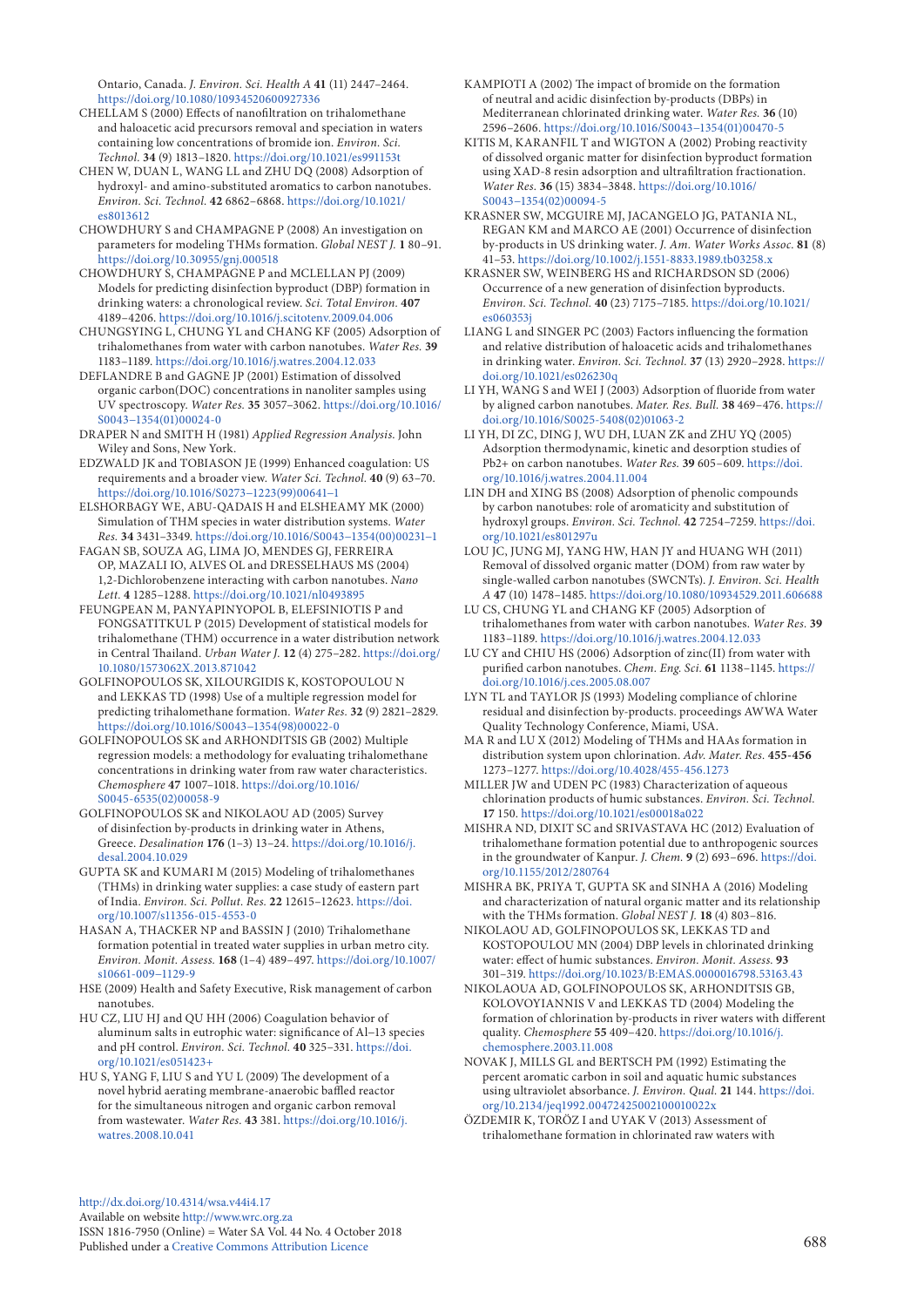differential UV spectroscopy approach. *Sci. World J.* **19** 1–8. [https://](https://doi.org/10.1155/2013/890854) [doi.org/10.1155/2013/890854](https://doi.org/10.1155/2013/890854)

- ÖZDEMIR K (2014) Characterization of natural organic matter in conventional water treatment processes and evaluation of THM formation with chlorine. *Sci. World J.* **20** 1–7. [https://doi.](https://doi.org/10.1155/2014/703173) [org/10.1155/2014/703173](https://doi.org/10.1155/2014/703173)
- ÖZDEMIR K (2016) Experimental investigation of trihalomethanes removal in chlorinated drinking water sources with carbon nanomaterials. *Fresenius Environ. Bull.* **25** (12A), 6202–6214. <https://doi.org>/
- PAN Y and ZHANG X (2013) Four groups of new aromatic halogenated disinfection byproducts: effect of bromide concentration on their formation and speciation in chlorinated drinking water. *Environ. Sci. Technol.* **47** (3) 1265–1273. [https://doi.](https://doi.org/10.1021/es303729n%20) [org/10.1021/es303729n](https://doi.org/10.1021/es303729n%20)
- PLATIKANOV S, TAULER R, RODRIGUES PM, ANTUNES MC, PEREIRA D and ESTEVES DA SILVA JC (2010) Factorial analysis of the trihalomethane formation in the reaction of colloidal, hydrophobic, and transphilic fractions of DOM with free chlorine. *Environ. Sci. Pollut. Res.* **17** (8) 1389–1400. [https://doi.org/10.1007/](https://doi.org/10.1007/s11356-010-0320-4) [s11356-010-0320-4](https://doi.org/10.1007/s11356-010-0320-4)
- PONTIUS FD (1993) DBP rule to set tight standards. *J. Am. Water Works Assoc.* **85** 22–30. [https://doi.org/10.1002/j.1551-8833.1993.](https://doi.org/10.1002/j.1551-8833.1993.tb06095.x) [tb06095.x](https://doi.org/10.1002/j.1551-8833.1993.tb06095.x)
- POURMOGHADDAS H and STEVENS A (1995) Relationship between trihalomethanes and haloacetic acids with total organic halogen during chlorination. *Water Res.* **29** 2059–2062. [https://doi.org/10.10](https://doi.org/10.1016/0043-1354(95)00026-H) [16/0043−1354\(95\)00026-H](https://doi.org/10.1016/0043-1354(95)00026-H)
- RECKHOW DA, SINGER PC and MALCOLM RL (1990) Chlorination of humic materials: byproduct formation and chemical interpretations. *Environ. Sci. Technol.* **24** 1655–1664. [https://doi.](https://doi.org/10.1021/es00081a005%20) [org/10.1021/es00081a005](https://doi.org/10.1021/es00081a005%20)
- RICHARDSON SD (1998) *Encyclopaedia of Environmental Analysis and Remediation.* Wiley, New York. 1398–1421.
- ROCCARO P, VAGLIASINDI FGA and KORSHIN GV (2014) Relationships between trihalomethanes, haloacetic acids, and haloacetonitriles formed by the chlorination of raw, treated, and fractionated surface waters. *J. Water Suppl. Res. Technol.* **63** (1) 21–30.<https://doi.org/10.2166/aqua.2013.043>
- ROCCARO P, KORSHIN GV, COOK D, CHOW CWK and DRIKAS M (2014) Effects of pH on the speciation coefficients in models of bromide influence on the formation of trihalomethanes and haloacetic acids. *Water Res.* **62** 117–126. [https://doi.org/10.1016/j.](https://doi.org/10.1016/j.watres.2014.05.024) watres. 2014.05.024
- RODRIGUEZ MJ and SERODES JB (2001) Spatial and temporal evolution of trihalomethanes in three water distribution systems. *Water Res.* **35** 1572–1586. [https://doi.org/10.1016/](https://doi.org/10.1016/S0043-1354(00)00403-6) [S0043−1354\(00\)00403-6](https://doi.org/10.1016/S0043-1354(00)00403-6)
- RONG H, GAO B and LI J (2013) Floc characterization and membrane fouling of polyferric–polymer dual/composite coagulants in coagulation/ultrafiltration hybrid process. *J. Colloid Interf. Sci.* **412** 39–45.<https://doi.org/10.1016/j.jcis.2013.09.013>
- ROOK JJ (1974) Formation of haloforms during chlorination of naturals waters. *J. Water Treat. Exam.* **23** 234–243.
- SADIQ R and RODRIGUEZ MJ (2004) Disinfection by-products (DBP) in drinking water and the predictive models for their occurrence: a review. *Sci. Total Environ.* **321** 21–46. [https://doi.org/10.1016/j.](https://doi.org/10.1016/j.scitotenv.2003.05.001) [scitotenv.2003.05.001](https://doi.org/10.1016/j.scitotenv.2003.05.001)
- SHARP EL, PARSONS SA and JEFFERSON B (2006) Impact of fractional character on coagulation with iron and aluminum salts. *Environ. Pollut.* **140** (3) 436–443.
- SHIH YH and LI MS (2008) Adsorption of selected volatile organic vapors on multiwall carbon nanotubes. *J. Hazardous Mater.* **154** 21–28.<https://doi.org/10.1016/j.jhazmat.2007.09.095>
- SINGER PC (1994) Control of disinfection by-products in drinking water. *J. Environ. Eng.* **120** 727–744. [https://doi.org/10.1061/](https://doi.org/10.1061/(ASCE)0733-9372(1994)120:4(727)) [\(ASCE\)0733-9372\(1994\)120:4\(727\)](https://doi.org/10.1061/(ASCE)0733-9372(1994)120:4(727))
- SHMEIS RMA, FAYYAD M and ALAWI M (2009) Predicting the formation of trihalomethanes and haloacetic acids in water treated with chlorine dioxide. *Water Sci. Technol.* **9** (4) 449–458. [https://](https://doi.org/10.2166/ws.2009.563) [doi.org/10.2166/ws.2009.563](https://doi.org/10.2166/ws.2009.563)
- SKETCHELL J, PETERSON HG and CHRISTOFI N (1995) Disinfection by-product formation after biologically assisted GAC treatment of

[http://dx.doi.org/10.4314/wsa.v44i4.](http://dx.doi.org/10.4314/wsa.v44i4.17)17 Available on website<http://www.wrc.org.za> ISSN 1816-7950 (Online) = Water SA Vol. 44 No. 4 October 2018 Published under a [Creative Commons Attribution Licence](https://creativecommons.org/licenses/by/4.0/) 689

water supplies with different bromide and DOC content. *Water Res.* **29** (12) 2635–2642. [https://doi.org/10.1016/0043−1354\(95\)00130-D](https://doi.org/10.1016/0043-1354(95)00130-D)

- KABSCH-KORBUTOWICZ M (2005) Application of ultrafiltration integrated with coagulation for improved NOM removal. *Desalination* **174** 13–22. <https://doi.org/10.1016/j.desal.2004.08.037>
- SOLARIK G, SUMMERS R, SOHN J, SWANSON WJ, CHOWDHURY ZK and AMY GL (2000) Extensions and verifications of the water treatment model for DBP formation. In: Barrett SE, Krasner SW and Amy GL (eds) *Natural Organic Matter and Disinfection By-Products: Characterization and Control in Drinking Water*. American Chemical Society Symposium Series Publication No. 761. American Chemical Society, Washington DC. 47–66.
- STEVENS AA, MOORE LA and MILTNER RJ (1989) Formation and control of non-trihalomethane disinfection by-products. *J. Am. Water Works Assoc.* **81** (11) 54. [https://doi.](https://doi.org/10.1002/j.1551-8833.1989.tb03259.x) [org/10.1002/j.1551-8833.1989.tb03259.x](https://doi.org/10.1002/j.1551-8833.1989.tb03259.x)
- TOROZ I and UYAK V (2005) Seasonal variation of trihalomethanes (THMs) within water distribution networks of Istanbul City. *Desalination* **17** 127–141.<https://doi.org/10.1016/j.desal.2004.11.008>
- TRINA SJ, NOVAK J and SMECK NE (1990) An ultraviolet absorbance method of estimating the percent aromatic carbon content in humic acids. *J. Environ. Qual.* **19** 151. [https://doi.org/10.2134/](https://doi.org/10.2134/jeq1990.00472425001900010023x%20) [jeq1990.00472425001900010023x](https://doi.org/10.2134/jeq1990.00472425001900010023x%20)
- USEPA (United States Environmental Protection Agency) (1992) Methods for the Determination of Organic Compounds in Drinking Water – Supplement II. EPA – 600 /R-92/129. United States Environmental Protection Agency, Washington DC.
- USEPA (United States Environmental Protection Agency) (2003) National primary drinking water regulations: stage 2 disinfectants and disinfection byproducts (D/DBP). Final Rule. vol. 68: 159.
- UYAK V and TOROZ I (2005) Enhanced coagulation of disinfection by-products precursors in a main water supply of Istanbul. *Environ. Technol.* **26** 261–266.<https://doi.org/10.1080/09593332608618567>
- UYAK V, TOROZ I and MERIC S (2005) Monitoring and modeling of trihalomethanes (THM) for a water treatment plant in Istanbul. *Desalination* **176** 91–101.<https://doi.org/10.1016/j.desal.2004.10.023>
- UYAK V (2006) Multi-pathway risk assessment of trihalomethanes exposure in Istanbul drinking water supplies. *Environ. Int.* **32** 212–221. <https://doi.org/10.1016/j.envint.2005.03.005>
- UYAK V and TOROZ I (2006) Modeling the formation of chlorination by-products during enhanced coagulation. *Environ. Monit. Assess.* **121** 503–517.<https://doi.org/10.1007/s10661-005-9150-0>
- UYAK V, OZDEMIR K and TOROZ I (2007) Multiple linear regression modeling of disinfection by-products formation in Istanbul drinking water reservoirs. *Sci. Total Environ.* **378** (3) 269–280. <https://doi.org/10.1016/j.scitotenv.2007.02.041>
- WANG XK, CHEN CL, HU WP, DING AP, XU D and ZHOU X (2005) Sorption of 243Am(III) to multiwall carbon nanotubes. *Environ. Sci. Technol.* **39** 2856–2860.<https://doi.org/10.1021/es048287d>
- WEI J, GAO B and YUE Q (2009) Comparison of coagulation behavior and floc structure characteristic of different polyferriccationic polymer dual-coagulants in humic acid solution. *Water Res.* **43** 724–732. [https://doi.org/10.1016/j.watres.2008.11.004](https://doi.org/10.1016/j.watres.2008.11.004%20)
- WHITE GC (1992) *The Handbook of Chlorination and Alternative Disinfectants* (3rd edn). Van Nostrand Reinhold, New York.
- WORRALL F and BURT TP (2009) Changes in DOC treatability: indications of compositional changes in DOC trends. *J. Hydrol.* **366**  (1–4) 1–8. <https://doi.org/10.1016/j.jhydrol.2008.11.044>
- YANG X, SHANG C and HUANG JC (2005) DPB formation in breakpoint chlorination of wastewater. *Water Res.* **39** (19) 4755– 4767. <https://doi.org/10.1016/j.watres.2005.08.033>
- YANG K, ZHU LZ and XING BS (2006) Adsorption of polycyclic aromatic hydrocarbons by carbon nanomaterials. *Environ. Sci. Technol.* **40** 1855–1861.<https://doi.org/10.1021/es052208w>
- YANG K, WU WH, JING QF and ZHU LZ (2008) Aqueous adsorption of aniline, phenol, and their substitutes by multi-walled carbon nanotubes. *Environ. Sci. Technol.* **42** 7931–7936. [https://doi.](https://doi.org/10.1021/es801463v) [org/10.1021/es801463v](https://doi.org/10.1021/es801463v)
- YOON Y, JOSEPH L, FLORA RVJ, SALEH H, BADAWY M and PARK YG (2012) Removal of natural organic matter from potential drinking water sources by combined coagulation and adsorption using carbon nanomaterials. *Sep. Purif. Technol.* **95** 64–72. [https://](https://doi.org/10.1016/j.seppur.2012.04.033) [doi.org/10.1016/j.seppur.2012.04.033](https://doi.org/10.1016/j.seppur.2012.04.033)